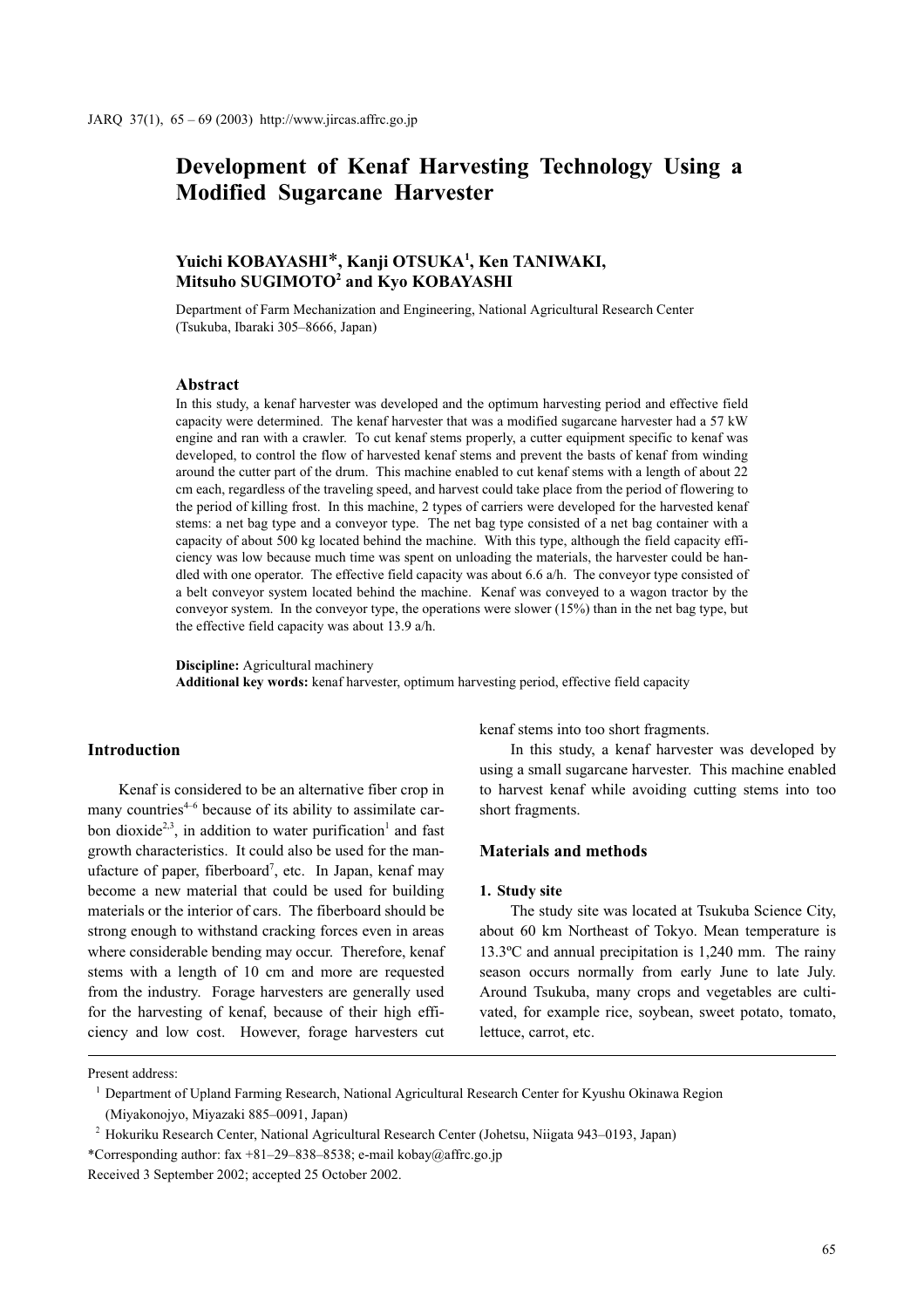#### 2. Experimental harvester

In this study, the small sugarcane harvester HC-50N manufactured by BUNMEI Inc., Co. (Kagoshima, Japan) was used as the base machine. It has a 57 kW engine and it runs with a crawler. Fig. 1 shows the machine and Table 1 shows the specification of the machine. This machine (1) pushes down kenaf forward and cuts stems at the ground level, (2) removes leaves during transportation with rollers, (3) cuts stems with a chopper in the body, (4) blows out leaves and unripe stems with a fan and (5) drops off arranged stems.

To cut kenaf stems properly, a cutter equipment specific to kenaf was developed (Fig. 2). The diameter of the drum was increased from 14 to 20 cm and the lifter was lowered to 15 from 23 cm, compared with the conditions for the sugarcane harvester, to control the flow of harvested kenaf stems. The cutter had a scraper with sharp cutlery behind the drum to prevent the basts of kenaf from winding around the cutter part of the drum.

In this machine, 2 types of carriers were developed for the kenaf stems: A net bag type and a conveyor type. The net bag type consisted of a net bag container with a



Fig. 1. Operation of the kenaf harvester Upper, net bag type; bottom, conveyor type.

capacity of about 500 kg located behind the machine. The conveyor type consisted of a belt conveyor system located behind the machine. Kenaf stems were conveyed to a tractor-trailed wagon.

#### 3. Kenaf planting

Kenaf seeds (Chinpi3) were planted to form a row pattern with hills arranged at an alternate spacing of 30 and 90 cm, in order to become adapted to the width of the disk cutter. The harvester was able to cut 2 rows of kenaf

|  |  | Table 1. Specification of kenaf harvester |  |  |
|--|--|-------------------------------------------|--|--|
|--|--|-------------------------------------------|--|--|

| Length           | $6,070$ mm            |  |
|------------------|-----------------------|--|
| Width            | 3,900 mm              |  |
| (Body)           | $2,200$ mm            |  |
| (Overhang part)  | $1,700$ mm            |  |
| Height           | 3,050 mm              |  |
| Weight           | $4,900 \text{ kg}$    |  |
| Running type     | Rubber crawler        |  |
| Engine           | Diesel                |  |
| Power            | 56.6 kW/2,500 rpm     |  |
| Fan duct area    | $0.3 \; \mathrm{m}^2$ |  |
| Net bag (volume) | $1.95 \text{ m}^3$    |  |
| Conveyor (width) | 400 mm                |  |
| (length)         | 3,400 mm              |  |
| (height)         | 2,200 mm              |  |





Fig. 2. Cutter specific to kenaf Upper, plane view; bottom, lifting position.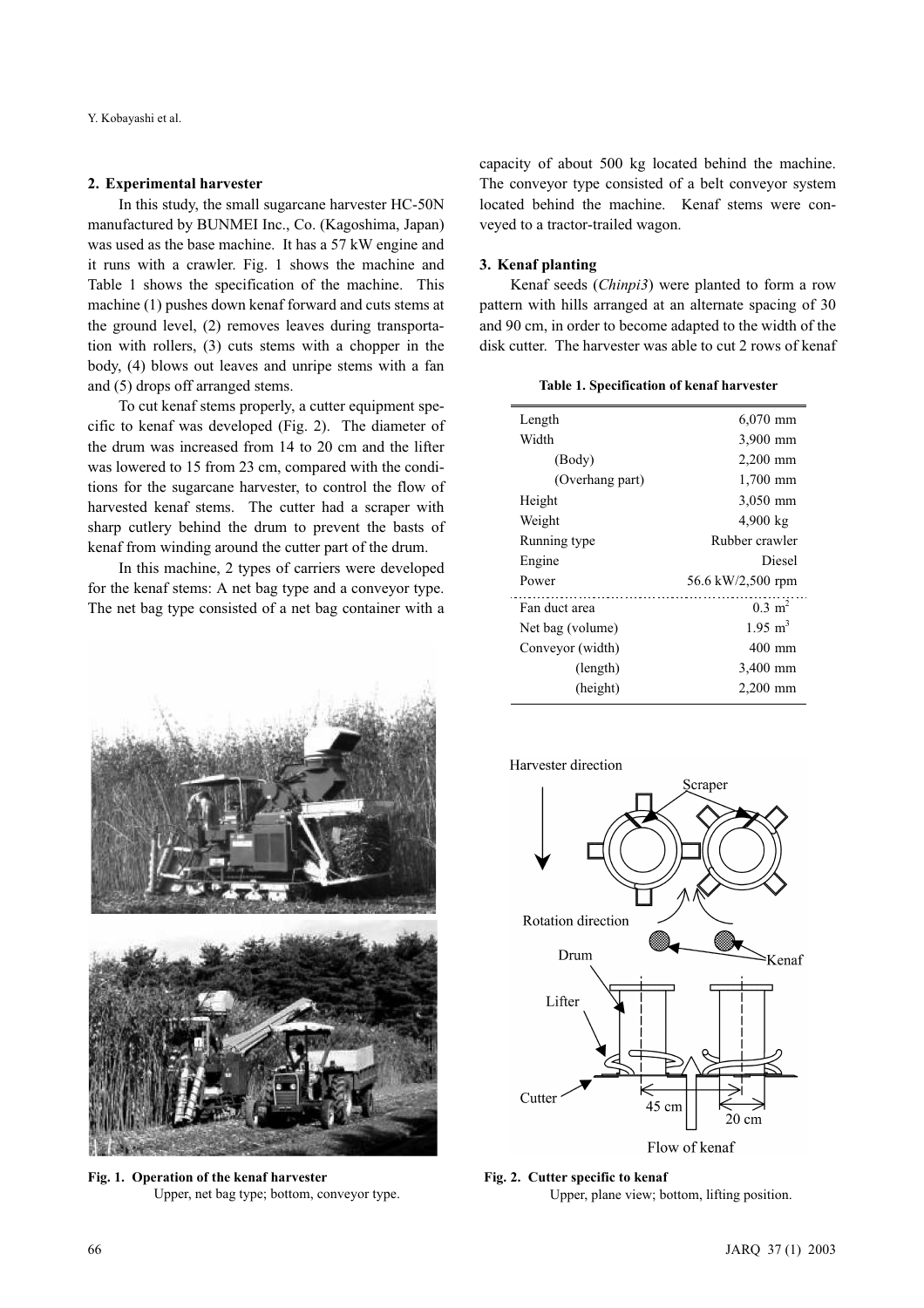at once. A sowing machine planted seeds at an inter-row spacing of 8 cm.

In 2000, kenaf was sowed on June 20, and in 2001, it was sowed on May 28, June 29 and July 23. To determine the growth stages, height, weight of leaves, moisture content, flowering date, etc. were recorded.

#### 4. Experimental harvesting

The length of the cut kenaf stems was measured under different traveling speeds, 0.5 and 1.0 m/s.

In order to determine the optimum harvesting period, the harvester was tested from early October to late March, namely from the pre-flowering stage to the withering stage of kenaf.

After experimental harvesting, the loss was measured in a field  $1.2 \times 2$  m in size with a rectangular shape. The loss could be classified into head loss, blowing out loss by the fan and falling loss from the inside of the body.

To determine the effective field capacity, a net bag type and a conveyor type were tested. For the net bag type, the harvesting performance was evaluated in a field  $6 \times 97.5$  m in size with a rectangular shape. When the net bag became full, it returned so that the machine was able to unload the materials and the operator had to replace the bag with a new empty one at the end of the field and to go back and forth. For the conveyor type, the harvesting performance was evaluated in a field  $2.4 \times 100$  m in size with a rectangular shape. This type required 2 operators for the harvester and wagon, respectively.

## Results and discussion

# 1. Growth characteristics of kenaf

Fig. 3 shows the growth pattern of the kenaf plants sowed on June 20, 2000. At 16 weeks after sowing, flowering started and at 18 weeks after sowing, there were flowering plants in the picked-up samples. After flowering, the height of the kenaf plants did not change. The weight of the leaves increased by flowering and thereafter, the leaves fell gradually. At 4 weeks after flowering, the weight of the leaves was 1/5 of that of the maximum weight.

Kenaf was harvested at 20 weeks after sowing, when the average height was about 3.7 m and the weight was 6.9 t/10 a.

Fig. 4 shows the changes in the moisture content of the stems. The moisture content was stable at above 80%w.b. by mid-November when frost occurred. Though the moisture of the top of the kenaf stem decreased by frost, the moisture content of the bottom of the stem was as high as that before frost occurrence. The moisture content of the bottom of the stem decreased to 47.9%w.b. in late March.

These results indicate that the growth stages could be classified as follows. (1) Growing stage: Kenaf was growing and had many leaves. (2) Flowering stage: Kenaf had flowers and some leaves, and the height became stable. (3) Falling stage: Kenaf did not have leaves but the moisture content of the stems exceeded 80%. (4) Withering stage: The moisture content of the kenaf stems was lower than 50%.

#### 2. Basic performance of kenaf harvester

Fig. 5 shows the length of the cut stems under different traveling speeds. The length of the cut stems was about 22 cm. The average length was 21.7 cm (S.D. 2.6) at a speed of 0.5 m/s and 21.5 cm (S.D. 3.0) at a speed of 1.0 m/s. Though kurtosis (Kw) amounted to 2.6 and 3.0, the distribution was limited to the center. The rate of stem cutting for a stem length between 21 and 24 cm was 71.2% at a speed of 0.5 m/s and 68.6% at a speed of 1.0



Fig. 3. Growth pattern of kenaf



Fig. 4. Moisture content of kenaf stems Sowed on June 29.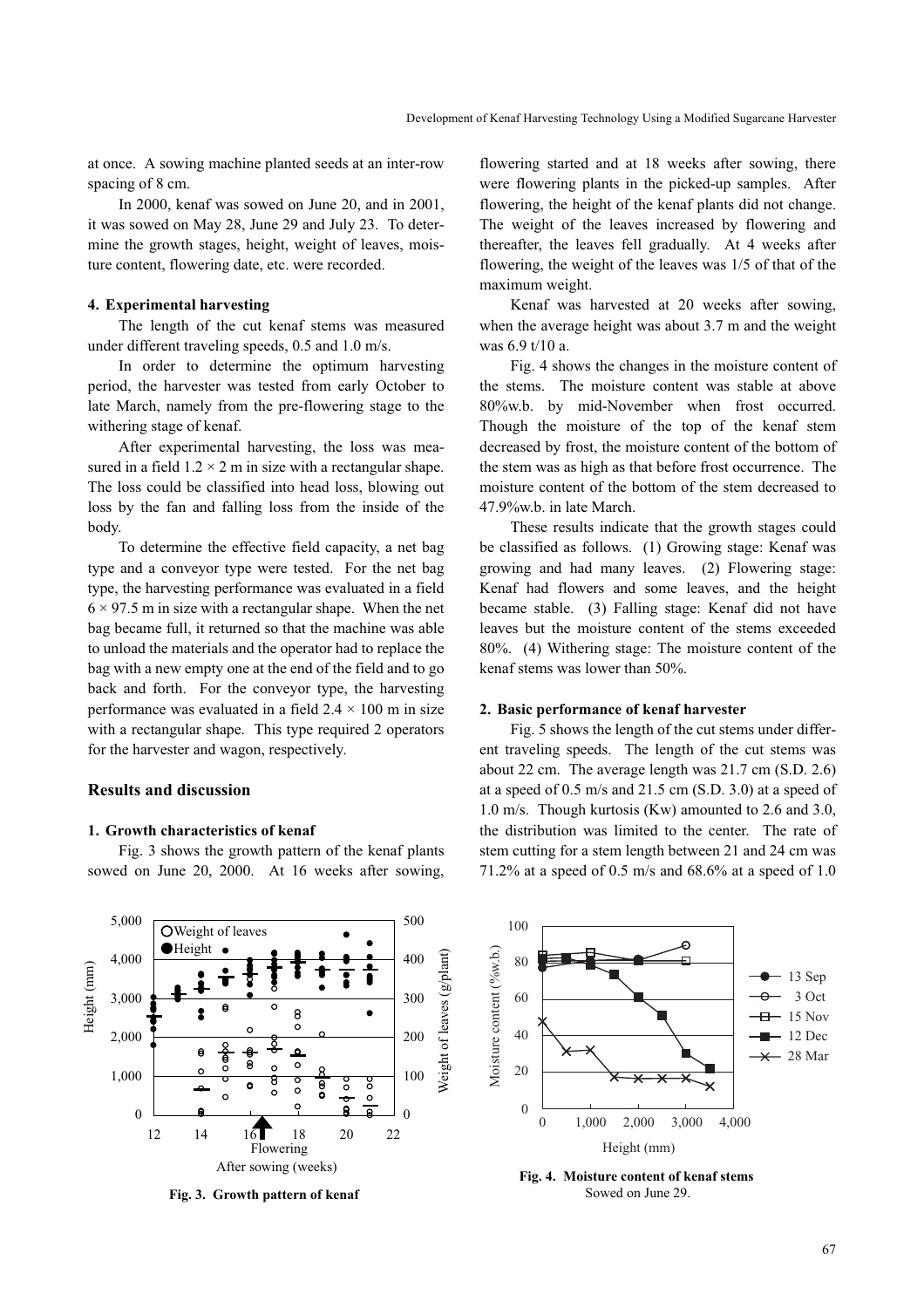m/s. The length of the cut stems did not change with the traveling speed. Though the supply volume changed with the traveling speed, the length remained stable. It is essential that for further use as industrial products, the length of the fibers remain uniform.

#### 3. Optimum harvesting period

Tests of kenaf harvesting were conducted at the 4 growth stages previously described. The results were as follows:

In the growing stage test, harvesting was difficult because of the large amount of leaves. At this stage, kenaf had many leaves and they tended to obstruct the fan duct. The harvester had to stop traveling to avoid the obstruction of the fan duct.

In the flowering stage test, harvesting was easily performed. At this stage, the revolution of the fan had to be controlled, because the rate of mixed leaves in the net bag and blown out stems changed. Fig. 6 shows the rate of blown out stems and mixed leaves in the net bag depending on the blowing power. The rate of the blown out stems was 7.2% at a 12 m/s speed and 10.2% at a 22 m/s speed.

In the falling stage test, harvesting was completely performed. At this stage, although kenaf plants still had a few leaves, the leaves did not interfere with the blow off fan. This was the optimum stage for harvesting with the machine.

In the withering stage test, the kenaf stems were broken by the cutter or within the drum, because the moisture content of the kenaf stems was low. The litter from kenaf, that could not be conveyed, obstructed some parts of the machine. Because the machine cut kenaf roots, the low moisture content of the roots impeded the harvesting operations. At this stage, 20.8% of the kenaf stems fell on the field, and the harvester could not pick them up.

The above results indicated that the effective harvesting period extended from the flowering period to root drying, i.e. from mid-October to late February, in the study area.

#### 4. Effective field capacity and loss

Almost all of the loss consisted of blowing out loss by the fan, followed to a smaller extent by head loss, falling loss from inside of the body and the duct. The blowing out loss changed with the air velocity from the fan duct. In this test, the range of the blowing out loss was wide, 3–13%. To decrease the loss, the air velocity should decrease to reduce the volume of mixed leaves. Therefore, it is preferable to harvest kenaf at the falling stage.

Table 2 shows the effective field capacity obtained in the experimental harvesting test. In the case of the net bag type, the traveling speed was 0.49 m/s. When the net bag behind the machine became full, it returned so that the machine was able to unload the materials and the operator had to replace the net bag with a new empty one. The effective field capacity was 6.6 a/h because much time was spent on unloading the materials at the end of the field and on going back and forth. Actually, 30.8% of the total time was spent on harvesting. In this test, a 2,970 kg load of kenaf was harvested and the operator changed the net bag 7 times. Although the machine could carry about 500 kg in the net bag, a load of kenaf of



Fig. 5. Relationship between the cut length of stems and the running speed of the harvester Fig. 6. Relationship between loss and air velocity